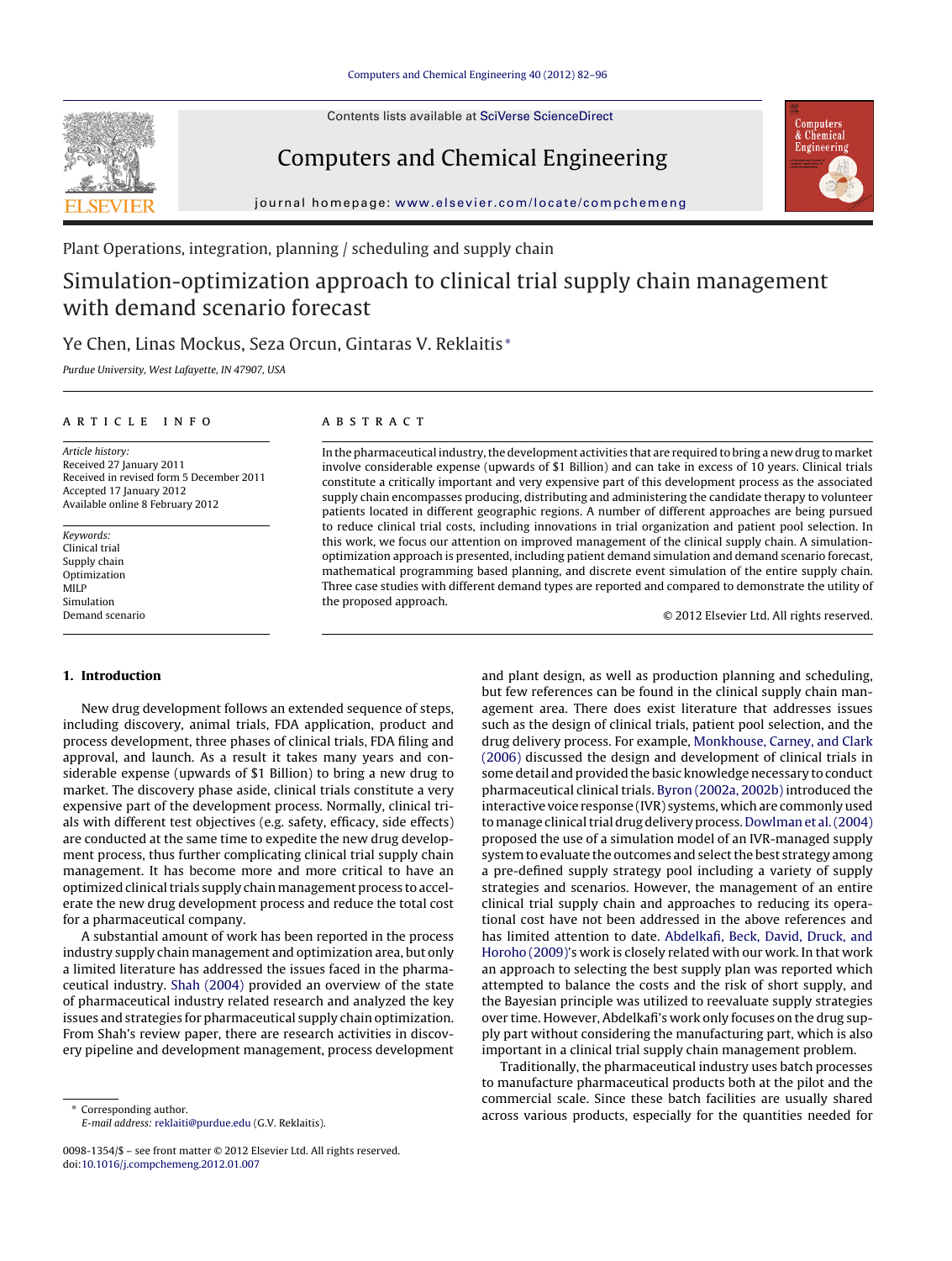#### **Nomenclature**

#### Indexes

- i material
- j process
- k campaign order
- q plant
- $t$  time
- x expiration time
- r demand scenario

Sets

- $JO_i$  processes which produce material i
- $JI_i$  processes which consume material  $i$
- $J_q$  processes which could be conducted in production plant q

Parameters

- $P_{ir}$  probability that demand scenario r occurs for material i
- $C_i^h$ holding cost per unit and time for material  $i$
- $C_i^w$ cost of disposing one unit of material i
- fixed cost of running a campaign for process  $j$
- $\epsilon_{i}^{m}$ variable cost of producing one unit of material by running process j
- $C_i^p$ penalty cost for missed demand for per unit material i
- $b_j$  batch size of production process j
- $\tilde{\tau_i^v}$ batch processing time by running process  $j$
- $\tau_i^f$
- $\tau_j^l$  set-up time of a campaign by running process j<br> $MC_a$  maximum number of concurrent campaigns co maximum number of concurrent campaigns could happen in production plant q
- $\beta_{ij}$  proportion of output of material *i* from production process j
- $CD_{itr}$  cumulative demand for material *i* by time *t* for scenario r
- Smin  $S_i^{\text{min}}$  minimum inventory requirement of material *i*  $S_l$  shelf life of material *i*
- shelf life of material  $i$
- H planning horizon
- $B_j^{\text{min}}, B_j^{\text{max}}$  minimum/maximum number of batches in one production campaign for process j
- $N_q^{\text{min}}$ ,  $N_q^{\text{max}}$  minimum/maximum number of campaigns in production plant q
- $BS_j^{\text{min}}, BS_j^{\text{max}}$  minimal/maximal batch size for distribution campaign

Continuous variables

- $p_{ikqt}$  amount of material *i* produced by production campaign  $k$  in plant  $q$  by time  $t$  $ts_{kq}$  start time of production campaign k in plant q  $T_{kq}$  duration of production campaign k in plant q<br> $B_{itx}$  batch size of distribution process j started a batch size of distribution process  $j$  started at  $t$  by shipping material will expire at time  $x$  $B_{jt}$  batch size of distribution process *j* started at *t*  $M_{it}$  amount of material *i* that becomes available at amount of material  $i$  that becomes available at time t  $CM_{it}$  cumulative amount of material *i* available by time *t*  $W_{itr}$  amount of material *i* that is wasted at time *t* because of shelf life  $CW_{itr}$  cumulative amount of material *i* that is wasted up to time  $t$  for scenario  $r$  $D_{itxr}$  demand for material *i* with expiration *x* at time *t* for
- scenario r

| $S_{itxr}$                                                                                         | inventory of material $i$ with expiration $x$ at time $t$ for<br>scenario r                                      |
|----------------------------------------------------------------------------------------------------|------------------------------------------------------------------------------------------------------------------|
| $SD_{itxr}$                                                                                        | satisfied demand for material <i>i</i> with expiration x at                                                      |
| $SCD_{itr}$                                                                                        | time t for scenario r<br>cumulative amount of material <i>i</i> that is satisfied up<br>to time t for scenario r |
| $SL_{itr}$                                                                                         | slake variable of cumulative amount of material i<br>that is missed by time t for scenario r                     |
| Binary variables                                                                                   |                                                                                                                  |
| $\lambda_{ka} = 1$                                                                                 | if campaign $k$ in production plant $q$ is actually pro-<br>cessing                                              |
| $v_{kqi} = 1$                                                                                      | if process $j$ is assigned to campaign $k$ in production<br>plant $q$                                            |
| $f_{kqt} = 1$                                                                                      | if campaign $k$ in production plant $q$ finishes by time<br>t                                                    |
| $Q_{itr} = 0$ , $i \in IF$ if material <i>i</i> is wasted at time <i>t</i> under scenario <i>r</i> |                                                                                                                  |
| $Z_{it} = 1$                                                                                       | if one batch is started at time t for distribution pro-<br>cess <i>i</i>                                         |
| Integer variables                                                                                  |                                                                                                                  |
| $y_{kqi}$                                                                                          | number of batches of campaign $k$ in production<br>plant $q$ by running process $j$                              |

clinical trials, it is necessary to decide the order, amount and timing ofthe products to be produced on these shared resources. These decisions can have a large economic impact on the company at the clinical trials stage, because missing the delivery of trial dosage to patients can significantly delay completion of the trial and hence delay the time to market which in turn can mean significant loss of revenue. Therefore, the key technical challenges in managing a clinical trial supply chain are to meet the needs of the clinical sites, so that patients are fully supplied once they are enrolled while minimizing total operating cost. Deterministic mixed integer linear programs (MILP) optimization methods have been proposed to solve resource constrained project planning and scheduling problems (see [Floudas](#page--1-0) [&](#page--1-0) [Lin,](#page--1-0) [2004,](#page--1-0) which presented a comprehensive review of these approaches). Most of the work reported is confined to a deterministic context; however, for a clinical trial supply chain, not only patient enrollment is highly variable, but uncertainties also arise in manufacturing and shipment lead times, in process failures and in production yields. [Jain](#page--1-0) [and](#page--1-0) [Grossman](#page--1-0) [\(1999\)](#page--1-0) addressed the problem of a single project with no resource constraints and task success uncertainty. [Honkomp](#page--1-0) [\(1998\)](#page--1-0) dealt with the problem of both project selection and project scheduling with task success uncertainty. Most of these and related references take into account stochastic elements by incorporating expected value of uncertainties into planning models to generate period plans that buffer the effect of uncertainties. However, the horizon of a clinical trial materials supply chain (∼1–2 years), is significantly shorter than that of a commercial supply chain, (∼10+ years). Therefore, the strategies utilized to buffer the uncertainties in commercial supply chains become ineffective as expected values cannot be effectively used as targets. Moreover, a typical clinical trial is terminated after 1–2 years and thus the drugs leftover at the end of clinical trial must be treated as wastage since unused materials cannot be reused and must be disposed. By contrast in traditional supply chain planning horizon lasts for more than 10 years and the leftover inventory at the end of the horizon are not considered to be a significant cost. Instead the focus is on average inventory cost. In the pharmaceutical industry, the cost of unused clinical trial dosage can be quite large and thus there is significant benefit in reducing this cost